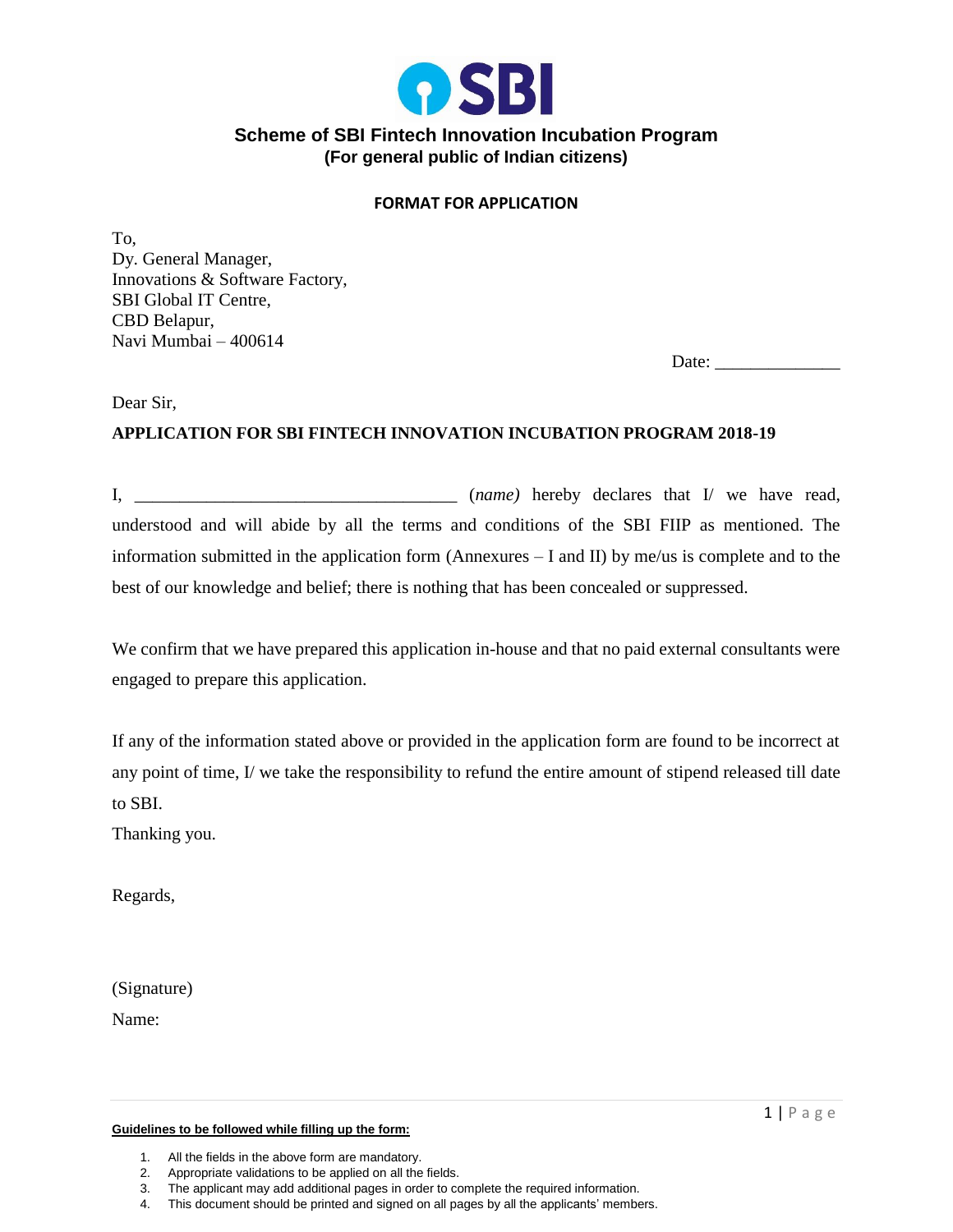

# **(For general public of Indian citizens)**

#### **ANNEXURE - I**

#### **APPLICATION FOR SBI FINTECH INNOVATION INCUBATION PROGRAM**

| <b>Basic Information</b>                               |                                                                                                 |                                                            |  |
|--------------------------------------------------------|-------------------------------------------------------------------------------------------------|------------------------------------------------------------|--|
| Name                                                   |                                                                                                 |                                                            |  |
| Address                                                |                                                                                                 |                                                            |  |
| Mobile Number                                          |                                                                                                 |                                                            |  |
| Email ID                                               |                                                                                                 |                                                            |  |
| Qualification                                          | University (most recent):<br>Degree Type (Bachelors / Masters / PhD / Others (please specify)): |                                                            |  |
|                                                        | Year of passing of the above degree:                                                            |                                                            |  |
|                                                        | Degree Subject:                                                                                 |                                                            |  |
|                                                        | Other degrees or educational qualifications:                                                    |                                                            |  |
| Work Experience                                        | Your Current Employers & Roles (if applicable):                                                 |                                                            |  |
|                                                        | Former Employers & Roles (in reverse order, if applicable):                                     |                                                            |  |
| Skill Sets                                             |                                                                                                 |                                                            |  |
| Whether the applicant has a<br><b>Startup Company</b>  | $\Box$ Yes<br>$\Box$ No                                                                         | If Yes, then<br>applicant has to<br>fill up next<br>option |  |
| Details of the Company                                 |                                                                                                 |                                                            |  |
| Details of any other projects<br>undertaken previously |                                                                                                 |                                                            |  |

#### **Guidelines to be followed while filling up the form:**

- 1. All the fields in the above form are mandatory.
- 2. Appropriate validations to be applied on all the fields.
- 3. The applicant may add additional pages in order to complete the required information.
- 4. This document should be printed and signed on all pages by all the applicants' members.